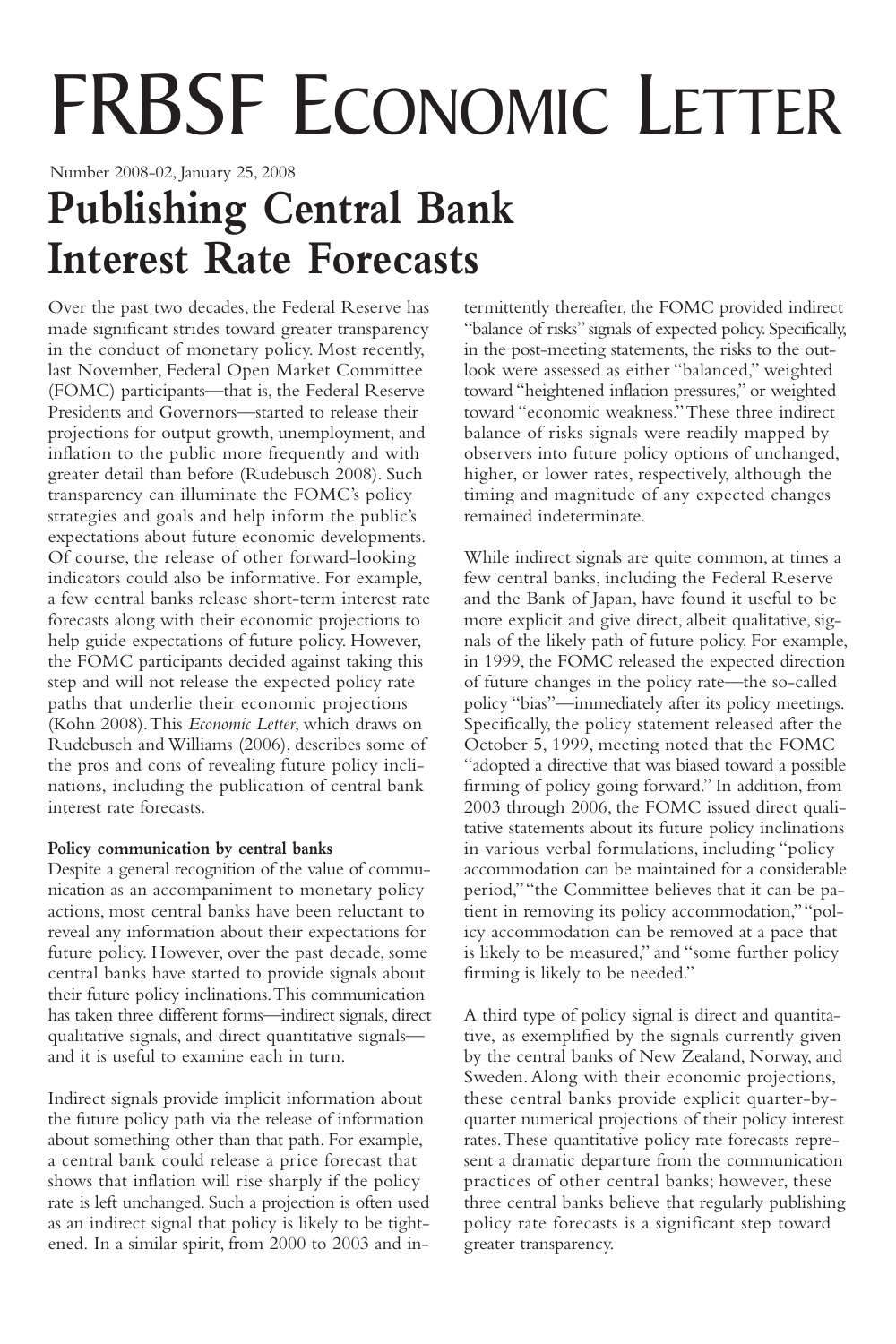**Pros and cons of communicating policy inclinations** There is an ongoing debate about the value of communicating policy inclinations, especially releasing projections of the central bank's expected interest rate path, and it is useful to consider both the advantages and disadvantages.

The advantages appear to be similar to those provided by other types of transparency. In particular, the advantages attributed to the FOMC's recent enhanced output and inflation projections appear equally applicable to interest rate forecasts.These include improving the accountability of policy decisions, providing insight into the FOMC's views about the economy, and helping the public better understand and anticipate how policy decisions respond to incoming information (Rudebusch 2008). A key argument in favor of explicitly communicating the central bank's view of the most likely future policy path is based upon the benefits of sharing central bank information with the public (Ólafsson 2007). Monetary policy is in large part a process of shaping expectations about the future path of shortterm interest rates in order to achieve various macroeconomic objectives (McGough, Rudebusch, and Williams 2005). As Bernanke (2004) has stated, "FOMC communication can help inform the public's expectations of the future course of short-term interest rates, providing the Committee with increased influence over longer-term rates and hence a greater ability to achieve its macroeconomic objectives." Of course, this leaves open the question of which type of central bank communication can best guide the public's expectations, but interest rate projections would seem to be a natural, even obvious, tool to use. In particular, coupled with output and inflation projections, interest rate forecasts can illuminate likely policy reactions to new information as well as the role of policy in influencing the economy.

The desire to help shape expectations of future policy appears to have prompted the episodes of direct qualitative signaling by the FOMC noted above. Specifically, in 2003, with worries about inflation falling so low as to raise the possibility of deflation, the FOMC decided that explicit statements about its future policy inclinations would help guide interest rate expectations.These direct qualitative signals may have helped boost the economy when the policy rate was close to its lower bound of zero by providing assurances that future interest rates would also be kept low. However, after the fears of a deflationary slowdown ebbed, the explicit signals ended. Indeed, recent FOMC statements as well as the enhanced FOMC projections contain no direct or indirect characterizations of future policy.

More generally, the widespread reluctance of central banks to reveal their views about the likely future path of the policy interest rate suggests that such signals are perceived to have significant disadvantages. Indeed, there are two key arguments against providing central bank interest rate projections (and giving, more generally, indirect and direct policy signals of any kind).The first argument is that central banks typically do not know very much about future policy interest rates and so have little information to communicate.The second is that, to the extent that central banks do try to communicate something they know, the public may very often misinterpret that communication.

The first argument is often made by policymakers who assert that there is too much uncertainty about the future path of rates to give a useful public projection. As Federal Reserve President Poole (2005) noted,"most of the time the FOMC cannot provide accurate information to the market as to the probable course of the target fed funds rate, in terms of a specific path measured in basis points.The future path will be conditional on future information that cannot itself be predicted."And Federal Reserve President Plosser recently warned that even the implicit balance of risk signals in past FOMC statements may convey too much confidence about the future path of interest rates (Ip 2007). However, although the information content of central bank interest rate projections may appear low, it appears hard to argue that it is lower—relative to publicly available forecasts—than that supplied by central bank output growth, unemployment, and inflation projections (see Reifschneider and Tulip 2007).

A second objection is that the public—particularly financial market participants—will misinterpret the central bank's signals of policy inclinations and regard them as essentially promises of future policy action. Indeed, the perceived confusion in financial markets caused by the release of the forward-looking policy bias statements in 1999 caused the FOMC to discontinue these direct signals. In addition, the fear of such confusion induced the FOMC to avoid including interest rate projections along with the recent enhanced projections.As Kohn (2008) noted, "The FOMC decided against reporting a range or histogram for participants' assumptions about appropriate policy, because it was concerned about the potential for unintended consequences of such a publication. Specifically, it worried about a tendency for the public to infer more of a commitment to following the implied path than would be appropriate for good policy. In that circumstance, deviating from the path would risk market instability, and concerns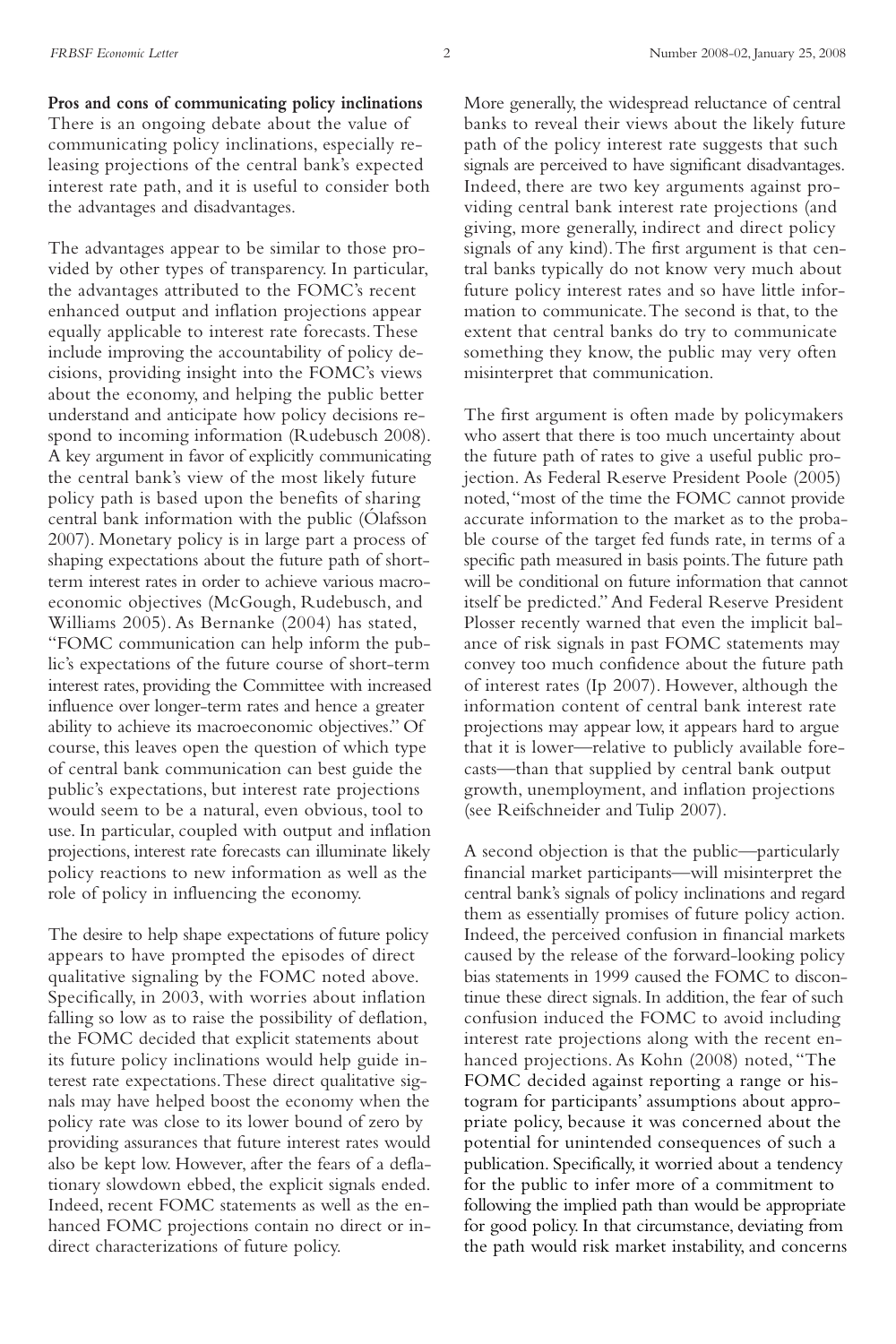about such dynamic responses would complicate already difficult policy choices."

Given the sophistication of the financial system, it may seem hard to accept claims about the inevitable breakdown of communication between central banks and financial markets. Indeed, in practice, financial markets appear to have appreciated the central bank interest rate forecasts provided in New Zealand, Norway, and Sweden and understood their conditional nature. However, because much is still unknown about the relationship between the revelation of information and market pricing, this black box, with its potential for investor herding behavior, information cascades, multiple equilibria, and other problems, continues to worry many central bankers. Although economic researchers have shown that transparency can increase welfare, these conclusions often depend on the exact specification of the theoretical models. For example, Rudebusch and Williams (2006) examine the macroeconomic effects of revelation of a central bank's expectations about the future path of the policy rate in a small theoretical model in which private agents have imperfect information about the determination of monetary policy. In their model, publication of interest rate projections usually, though not always, better aligns the expectations of the public and the central bank and helps the central bank achieve its policy goals.

#### **Conclusion**

In the past, one of the strongest central banking taboos was talking publicly about future interest rates.The underlying fear was that financial markets would tend to interpret central bank statements about the likely future path of policy as commitments to action, as opposed to projections based on existing information and subject to considerable change. In order to retain a plausible deniability in case markets are disappointed as the future unfolds, it is fairly rare for central banks to give direct signals about policy inclinations. However, three central banks do publish numerical interest rate forecasts and may be pioneering a path in transparency that others will follow.

> **Glenn D. Rudebusch Senior Vice President and Associate Director of Research**

#### **References**

*[URLs accessed January 2008.]*

- Bernanke, Ben S. 2004. "Central Bank Talk and Monetary Policy." Remarks at the Japan Society Corporate Luncheon, NewYork, NY, October 7. Federal Reserve Board of Governors. http://www. federalreserve.gov/boarddocs/speeches/2004/ 200410072/default.htm
- Ip, Greg. 2007."Fed Risks Overplaying Its Hand with Assessments." *Wall Street Journal*, December 18.
- Kohn, Donald. 2008. "Recent and Prospective Developments in Monetary PolicyTransparency and Communications:A Global Perspective." Speech at the National Association for Business Economics Session,Allied Social Science Associations Annual Meeting, New Orleans, LA, January 5. Federal Reserve Board of Governors. http://www.federal reserve.gov/newsevents/speech/kohn20080105a.htm
- McGough, Bruce, Glenn D. Rudebusch, and John C. Williams. 2005."Using a Long-Term Interest Rate as the Monetary Policy Instrument." *Journal of Monetary Economics* 52(5) (July), pp. 855–879.
- Ólafsson,Thorvardur. 2007."Publication of Its Own Policy Rate Path Boosts the Effectiveness of Central Bank Monetary Policy." Central Bank of Iceland, *Monetary Bulletin* 9(1). http://www.sedlabanki.is/ lisalib/getfile.aspx?itemid=5082
- Poole,William. 2005. "How Should the Fed Communicate?" Speech at the Center for Economic Policy Studies (CEPS), Princeton University, Princeton, NJ,April 2. FRB St. Louis. http://stlouisfed.org/news/speeches/2005/ 4\_02\_05.htm
- Reifschneider, David, and Peter Tulip. 2007."Gauging the Uncertainty of the Economic Outlook from Historical Forecasting Errors." FEDSWorking Paper 2007-60, Board of Governors of the Federal Reserve System. http://www.federalreserve.gov/pubs/feds/ 2007/200760/200760pap.pdf
- Rudebusch, Glenn D. 2008. "Publishing FOMC Economic Forecasts." *FRBSF Economic Letter* 2008-01 (January 18).
- Rudebusch, Glenn D., and John C.Williams. 2006. "Revealing the Secrets of the Temple:TheValue of Publishing Central Bank Interest Rate Projections." FRBSF Working Paper 2006-31, forthcoming in *Monetary Policy and Asset Prices*, ed. John Campbell. http://www.frbsf.org/publications/economics/ papers/2006/wp06-31bk.pdf